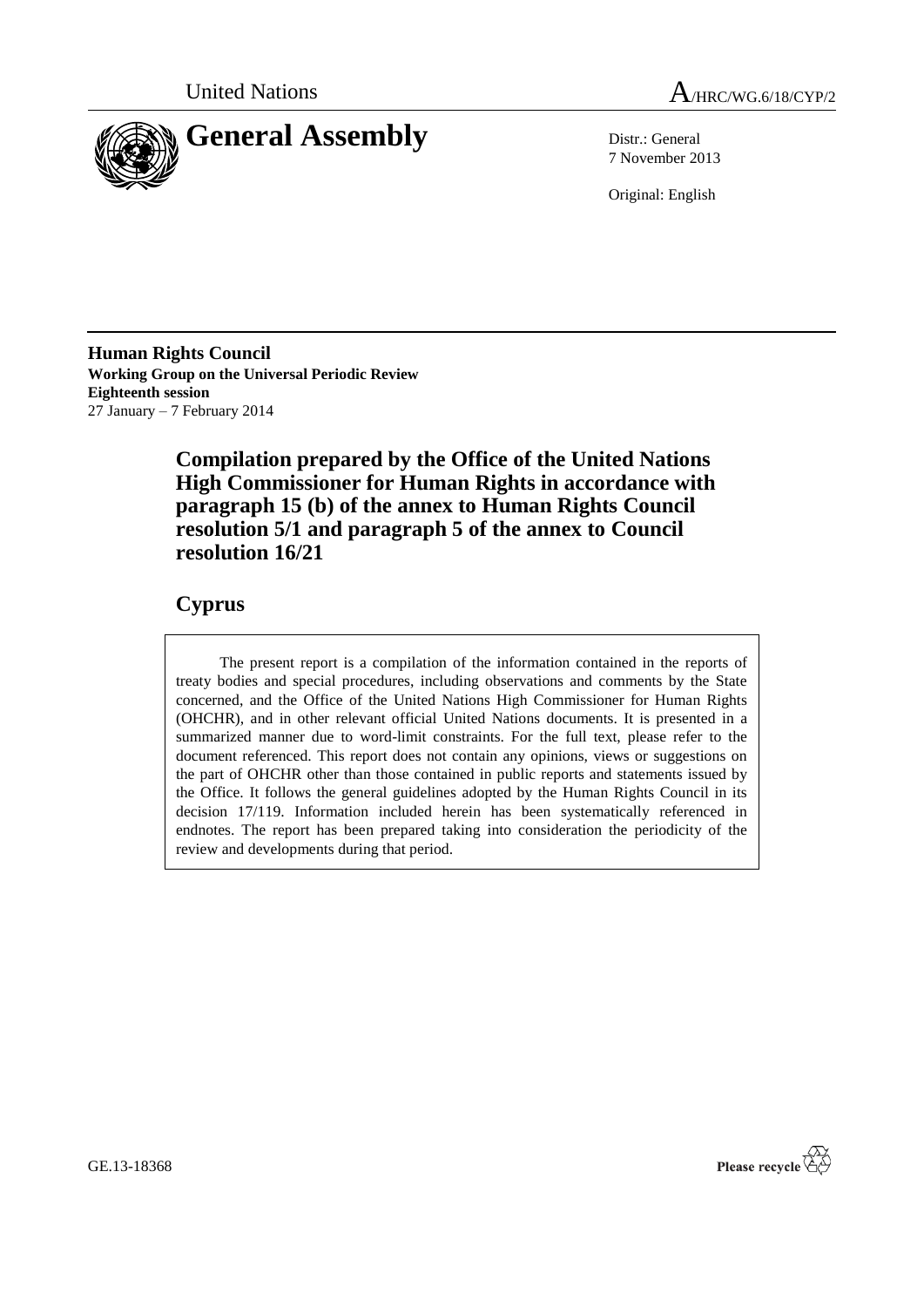# **I. Background and framework**

## **A. Scope of international obligations<sup>1</sup>**

**International human rights treaties<sup>2</sup>**

|                                                       | Status during previous cycle                                                             | Action after review                                                                                                                                                                    | Not ratified/not accepted |  |
|-------------------------------------------------------|------------------------------------------------------------------------------------------|----------------------------------------------------------------------------------------------------------------------------------------------------------------------------------------|---------------------------|--|
| Ratification,                                         | <b>ICERD</b> (1967)                                                                      | <b>OP-CRC-AC (2010)</b>                                                                                                                                                                | <b>ICRMW</b>              |  |
| accession or<br>succession                            | <b>ICESCR (1969)</b>                                                                     | CRPD (2011)                                                                                                                                                                            |                           |  |
|                                                       | <b>ICCPR (1969)</b>                                                                      |                                                                                                                                                                                        |                           |  |
|                                                       | ICCPR-OP 2 (1999)                                                                        |                                                                                                                                                                                        |                           |  |
|                                                       | <b>CEDAW</b> (1985)                                                                      |                                                                                                                                                                                        |                           |  |
|                                                       | CAT (1991)                                                                               |                                                                                                                                                                                        |                           |  |
|                                                       | OP-CAT (2009)                                                                            |                                                                                                                                                                                        |                           |  |
|                                                       | CRC (1991)                                                                               |                                                                                                                                                                                        |                           |  |
|                                                       | OP-CRC-SC (2006)                                                                         |                                                                                                                                                                                        |                           |  |
|                                                       | <b>CPED</b><br>(signature only, 2007)                                                    |                                                                                                                                                                                        |                           |  |
| Reservations,<br>declarations and/or                  | <b>ICERD</b><br>(declaration, art.14, 1993)                                              | OP-CRC-AC<br>(declaration, art. 3,<br>para. 2, age of<br>recruitment 18 years<br>old, 2010;<br>reservation, art. 1,<br>2010)<br><b>CRPD</b><br>(reservation, art. 27,<br>para.1, 2011) |                           |  |
| understandings                                        | <b>ICCPR-OP2</b><br>(withdrawal of reservation,<br>art. 2, para. 1, 2003)                |                                                                                                                                                                                        |                           |  |
|                                                       | <b>CEDAW</b>                                                                             |                                                                                                                                                                                        |                           |  |
|                                                       | (withdrawal of reservation,<br>art. 9, para.2, 2000)                                     |                                                                                                                                                                                        |                           |  |
|                                                       | <b>CAT</b><br>(declaration, art. 17, 1993)                                               |                                                                                                                                                                                        |                           |  |
| Complaint                                             | ICERD, art. 14 (1993)<br>ICCPR-OP 1, art. 1 (1995)<br>CAT, arts. 20, 21 and 22<br>(1993) | <b>OP-CRC-IC</b><br>(signature only,<br>2012)                                                                                                                                          | <b>OP-ICESCR</b>          |  |
| procedures, inquiry<br>and urgent action <sup>3</sup> |                                                                                          |                                                                                                                                                                                        | ICCPR, art. 41            |  |
|                                                       |                                                                                          | OP-CRPD, art. 6<br>(2011)                                                                                                                                                              | OP-CEDAW, art. 8          |  |
|                                                       |                                                                                          |                                                                                                                                                                                        | <b>ICRMW</b>              |  |
|                                                       |                                                                                          |                                                                                                                                                                                        | <b>CPED</b>               |  |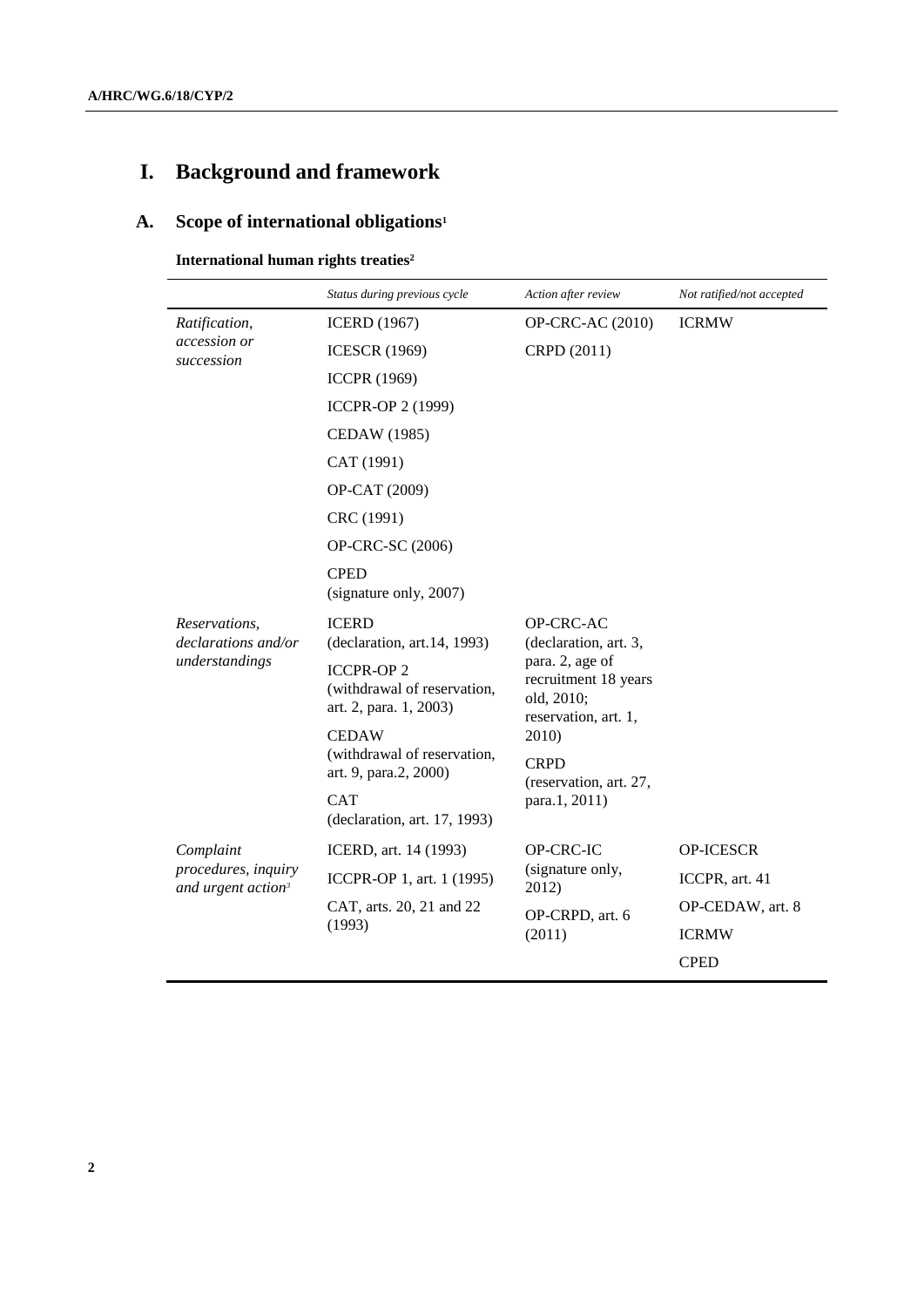|                               | Status during previous cycle                                                                      | Action after review | Not ratified                                     |
|-------------------------------|---------------------------------------------------------------------------------------------------|---------------------|--------------------------------------------------|
| Ratification,<br>accession or | Convention on the<br>Prevention and                                                               |                     | Conventions on<br>stateless persons <sup>8</sup> |
| succession                    | Punishment of the<br>Crime of Genocide                                                            |                     | <b>ILO</b> Conventions<br>Nos. 169 and 1899      |
|                               | Rome Statute of the<br><b>International Criminal</b><br>Court                                     |                     |                                                  |
|                               | Palermo Protocol <sup>4</sup>                                                                     |                     |                                                  |
|                               | Convention on<br>refugees <sup>5</sup>                                                            |                     |                                                  |
|                               | Geneva Conventions of<br>12 August 1949 and<br>Additional Protocols I,<br>II and III <sup>6</sup> |                     |                                                  |
|                               | <b>ILO</b> fundamental<br>conventions <sup>7</sup>                                                |                     |                                                  |
|                               | <b>UNESCO</b> Convention<br>against Discrimination<br>in Education                                |                     |                                                  |

#### **Other main relevant international instruments**

1. Several treaty bodies encouraged Cyprus to ratify ICRMW.<sup>10</sup>

2. In 2013, the Committee on the Elimination of All Forms of Discrimination against Women (CEDAW) encouraged Cyprus to consider ratifying CPED.<sup>11</sup>

3. In 2012, the Committee on the Rights of the Child (CRC) encouraged Cyprus to consider ratifying the 1954 Convention relating to the Status of Stateless Persons and the 1961 Convention on the Reduction of Statelessness.<sup>12</sup>

4. CRC and CEDAW urged Cyprus to consider ratifying International Labour Organization Convention No. 189 (2011) concerning decent work for domestic workers.<sup>13</sup>

5. CRC urged Cyprus to ratify the Council of Europe Convention on the Protection of Children against Sexual Exploitation and Sexual Abuse, and the Convention on Action against Trafficking in Human Beings.<sup>14</sup>

6. CEDAW recommended that Cyprus set a timeframe for the ratification of the Council of Europe Convention on Preventing and Combating Violence against Women and Domestic Violence. 15

#### **B. Constitutional and legislative framework**

7. CRC recommended that Cyprus adopt the Law for the Welfare, Care and Protection of Children. Furthermore, it reiterated its previous recommendation urging Cyprus to ensure that domestic legislation conformed to the Convention, in particular in the area of juvenile justice.16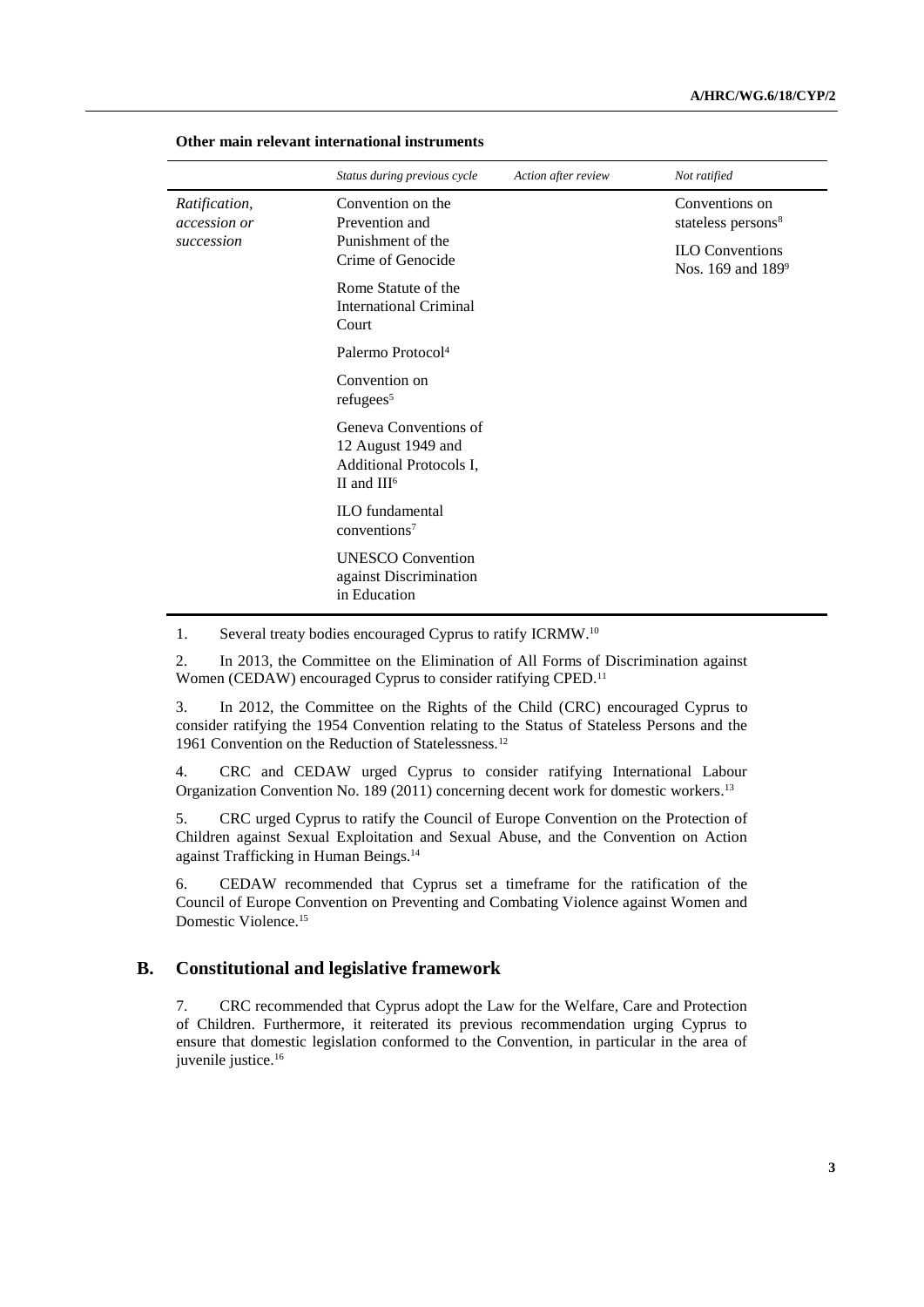8. CRC recommended that Cyprus adopt all draft laws which attached importance to the principle of the best interests of the child, and develop procedures and criteria to provide guidance for determining the best interests of the child in every area.<sup>17</sup>

9. In 2013, the Committee on the Elimination of Racial Discrimination (CERD) welcomed the adoption of law L-134(I)/2011 implementing European Union Council Framework Decision 2008/913/JHA of 28 November 2008 on combating certain forms and expressions of racism and xenophobia by means of criminal law, which also made racist motives an aggravating circumstance under the criminal legislation.<sup>18</sup>

10. CERD was concerned that the national legislation was fragmented, lacked coherence, and did not prohibit racial discrimination in all forms. It also called upon Cyprus to address the lack of coherence and the fragmentation of legislation relating to racial discrimination by consolidating the relevant laws into a comprehensive and internally consistent legal framework.<sup>19</sup>

#### **C. Institutional and human rights infrastructure and policy measures**

**Status of national human rights institutions**<sup>20</sup>

| National human rights institution | Status during previous cycle | Status during present cycle <sup>21</sup> |
|-----------------------------------|------------------------------|-------------------------------------------|
| Office of the Ombudsman           | No status                    | No status                                 |

11. CERD called upon Cyprus to: guarantee the full operational independence and financial autonomy of the Ombudsman; ensure that it was fully compliant with the Paris Principles; and seek its accreditation by the International Coordinating Committee of National Human Rights Institutions.<sup>22</sup>

12. CEDAW reiterated its recommendation to strengthen the existing national machinery for women's rights by providing it with adequate authority, visibility and resources.<sup>23</sup>

13. CRC urged Cyprus to provide the Commissioner for the Protection of Children's Rights with adequate resources. <sup>24</sup> It also called upon Cyprus to establish an effective mechanism for coordinating the implementation of child rights policy among all the relevant institutions and at all levels.<sup>25</sup>

## **II. Cooperation with human rights mechanisms**

#### **A. Cooperation with treaty bodies**<sup>26</sup>

#### **1. Reporting status**

| Treaty body            | Concluding<br>observations<br><i>included in previous</i><br>review | Latest report<br>submitted since<br>previous review | Latest concluding<br>observations | Reporting status                                       |
|------------------------|---------------------------------------------------------------------|-----------------------------------------------------|-----------------------------------|--------------------------------------------------------|
| <b>CERD</b>            | Aug. 2001                                                           | 2012                                                | Aug. 2013                         | Twenty-third and twenty-<br>fourth reports due in 2016 |
| <b>CESCR</b>           | <b>May 2009</b>                                                     |                                                     |                                   | Sixth report due in 2014                               |
| <b>HR</b><br>Committee | April 1998                                                          | 2012                                                |                                   | Fourth report pending<br>consideration                 |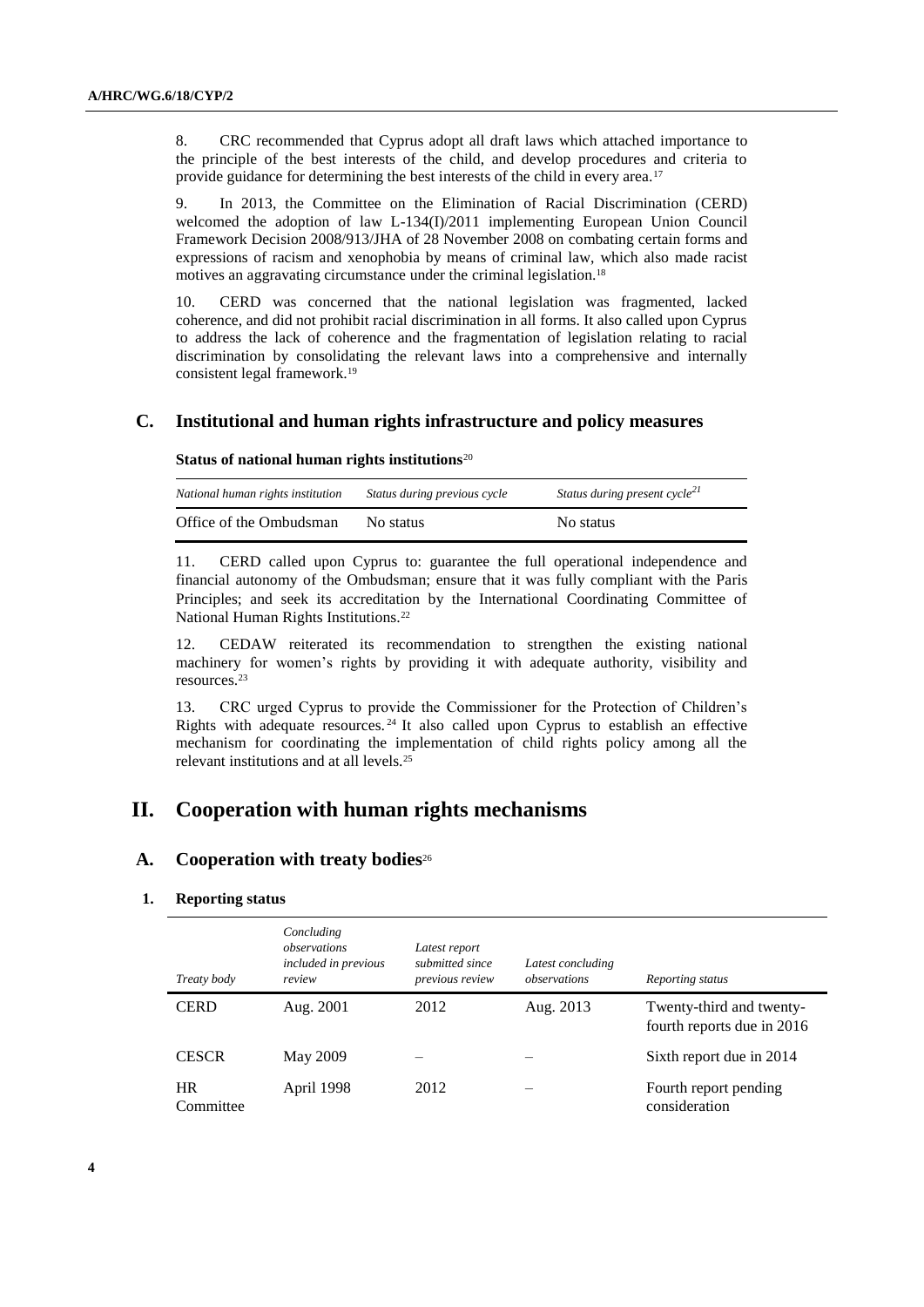#### **A/HRC/WG.6/18/CYP/2**

| Treaty body  | Concluding<br>observations<br>included in previous<br>review | Latest report<br>submitted since<br>previous review | Latest concluding<br>observations | Reporting status                                                                                                                        |
|--------------|--------------------------------------------------------------|-----------------------------------------------------|-----------------------------------|-----------------------------------------------------------------------------------------------------------------------------------------|
| <b>CEDAW</b> | May 2006                                                     | 2011                                                | Feb. 2012                         | Eighth report due in 2017                                                                                                               |
| <b>CAT</b>   | Nov. 2002                                                    | 2012                                                |                                   | Fourth and fifth reports<br>pending consideration                                                                                       |
| <b>CRC</b>   | June 2003                                                    | 2009                                                | June 2012                         | Fifth and sixth reports due<br>in 2018/initial reports to<br>OP-CRC-SC and OP-<br>CRC-AC overdue since<br>2006 and 2012<br>respectively |
| <b>CRPD</b>  |                                                              |                                                     |                                   | Initial report overdue<br>since July 2013                                                                                               |

#### **2. Responses to specific follow-up requests by treaty bodies**

| Treaty body  | Due in | Subject matter                                                                               | Submitted in |
|--------------|--------|----------------------------------------------------------------------------------------------|--------------|
| <b>CEDAW</b> | 2015   | National machinery for the<br>advancement of women;<br>trafficking of migrant<br>women. $27$ |              |
| <b>CERD</b>  | 2014   | Racist hate speech; migrants;<br>and mandate of the<br>Ombudsman. <sup>28</sup>              |              |

#### **Concluding observations**

#### **B. Cooperation with special procedures**<sup>29</sup>

|                                                           | Status during previous cycle                                                                             | Current status                                                           |
|-----------------------------------------------------------|----------------------------------------------------------------------------------------------------------|--------------------------------------------------------------------------|
| <i>Standing invitation</i>                                | <b>Yes</b>                                                                                               | Yes                                                                      |
| Visits undertaken                                         | None                                                                                                     | Freedom of religion or belief<br>$(29 \text{ March-5 April } 2012)^{30}$ |
| Visits agreed to in principle                             | None                                                                                                     | None                                                                     |
| <i>Visits requested</i>                                   | None                                                                                                     | None                                                                     |
| Responses to letters of<br>allegations and urgent appeals | During the period under review five communications were sent.<br>The Government replied to four of them. |                                                                          |

14. The 2013 report of the Office of the High Commissioner for Human Rights (OHCHR) on the question of human rights in Cyprus<sup>31</sup> welcomed the first ever visit to Cyprus by a special procedure mandate holder that took place in March and April 2012 and the fact that the Special Rapporteur on freedom of religion or belief had access to both the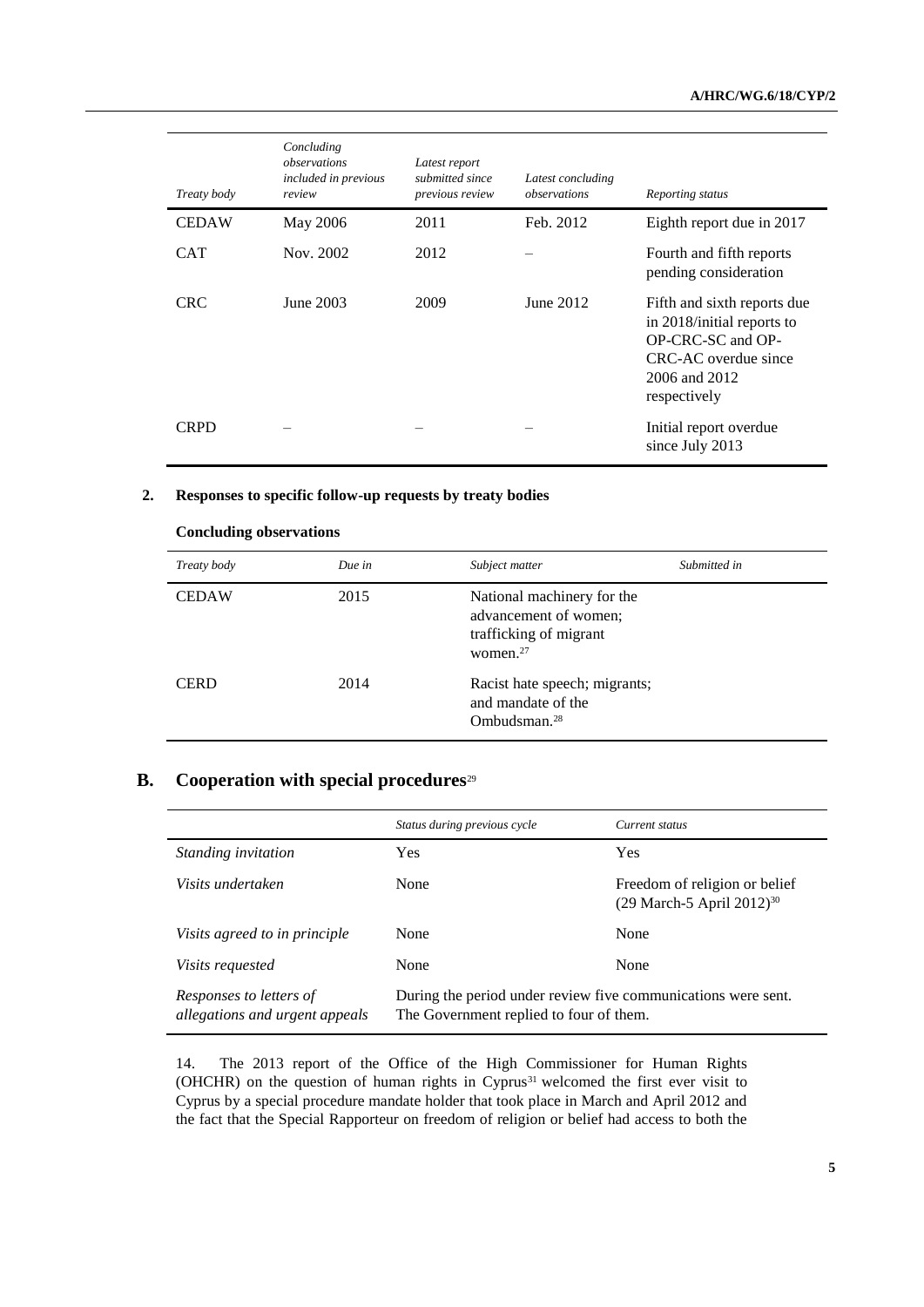southern part and northern part, including the relevant authorities. The report indicated that further visits by special procedure mandate holders were encouraged, in particular with regard to cultural rights, internally displaced persons, enforced or involuntary disappearances and the right to education.<sup>32</sup>

#### **C. Cooperation with the Office of the United Nations High Commissioner for Human Rights**

15. OHCHR Regional Office for Europe in Brussels covered Cyprus. <sup>33</sup> Cyprus contributed annually to OHCHR, including to the Trust Fund on Contemporary Forms of Slavery in 2008, 2010, 2011 and 2012, and to Voluntary Fund for Indigenous Populations in 2008, 2009 and 2011.<sup>34</sup>

### **III. Implementation of international human rights obligations**

#### **A. Equality and non-discrimination**

16. In 2012, the Special Rapporteur on freedom of religion or belief stated that, when negotiating and implementing peace agreements, all actors involved should adopt a gender perspective, including measures that supported local women's peace initiatives and indigenous processes for conflict resolution, and that involved women in all of the implementation mechanisms of the peace agreements, in line with Security Council resolution 1325 (2000).<sup>35</sup> CEDAW made similar recommendations.<sup>36</sup>

17. CEDAW recommended that Cyprus adopt a strategy with a result-oriented approach to overcome stereotypical attitudes that discriminated against women in the family, education, the workplace, political and public life and in wider society.<sup>37</sup>

18. CEDAW encouraged Cyprus to consider the relevance and suitability of applying quotas and other forms of temporary special measures in areas where women were underrepresented or disadvantaged.<sup>38</sup>

19. CEDAW was concerned that the continued jurisdictional split of the Family Courts based on religious affiliation and the lack of a uniform law governing divorce, as well as the current legislation on the division of marital property, might negatively impact on women. It recommended that Cyprus ensure that all the laws on marriage and family relations governing different religious groups were applied by the Family Courts in compliance with the Convention.<sup>39</sup>

20. CEDAW recommended that Cyprus take all the necessary measures, including through the envisaged draft law regulating de facto unions, to ensure that women enjoy adequate legal protection during de facto unions and upon their dissolution.<sup>40</sup>

21. CEDAW was concerned at the vulnerable situation of older women and women with disabilities, especially with regard to access to education, employment, adequate housing, health care and social services.<sup>41</sup>

22. CERD was concerned at the rise in the incidence of racially motivated verbal abuse and physical attacks by right-wing extremists and neo-Nazi groups against persons of foreign origin, including persons of African descent, as well as against human rights defenders and Turkish Cypriots. It urged Cyprus to promptly investigate all allegations of racially motivated verbal abuse and physical attacks, to prosecute and, as appropriate, punish those found responsible, as well as provide reparation to victims, and take all necessary measures to prevent the occurrence of such acts in the future.<sup>42</sup>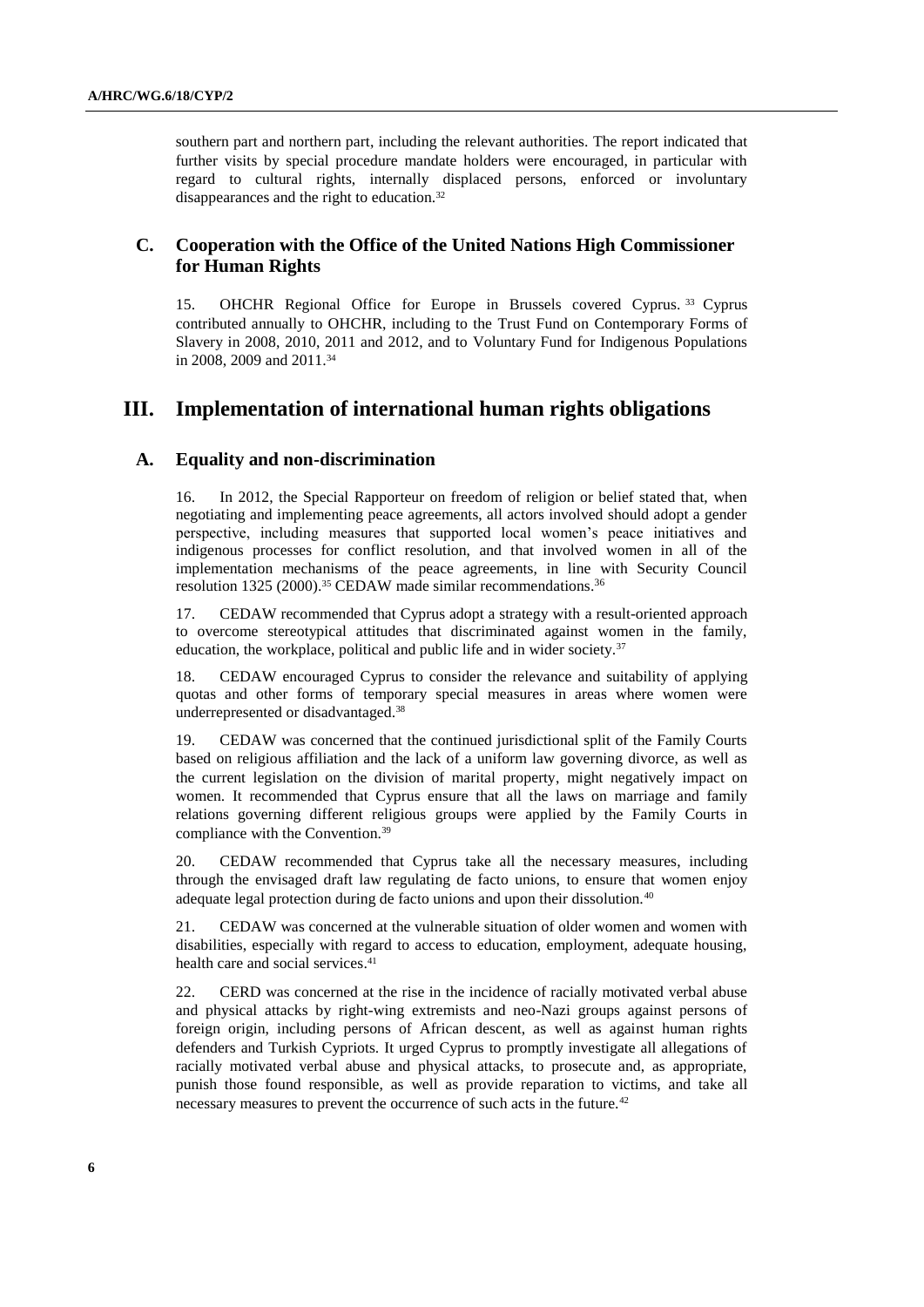23. CERD recommended that Cyprus strongly condemn the use of racist discourse by politicians and in the media, and thoroughly investigate and prosecute such acts.<sup>43</sup>

24. CERD urged Cyprus to conduct a review of laws, regulations and policies, including those pertaining to migrant domestic workers, with a view to amending and nullifying those which had the effect of creating or perpetuating racial discrimination.<sup>44</sup>

25. CRC urged Cyprus to adopt a proactive and comprehensive strategy to eliminate discrimination on any grounds, including by considering the establishment of a targeted programme specifically addressing discrimination against children of Turkish descent and other ethnic minorities.<sup>45</sup>

#### **B. Right to life, liberty and security of the person**

26. The 2013 report of the OHCHR on the question of human rights in Cyprus noted that the Committee on Missing Persons in Cyprus (CMP) had continued the exhumation, identification and return of the remains of missing persons. As a result of the intercommunal fighting in 1963 and 1964, as well as the events of July 1974 and afterwards, a total of 1,493 Greek Cypriots and 502 Turkish Cypriots had been officially reported as missing by both communities to the CMP.<sup>46</sup>

27. In his report on the United Nations operation in Cyprus, the Secretary-General indicated that, as at June 2013, the CMP's bicommunal teams of archaeologists had exhumed the remains of 978 individuals on both sides of the island and that the remains of 407 individuals had been returned to their respective families.<sup>47</sup>

28. The Secretary-General added that, during the reporting period (16 December 2012 – 20 June 2013), the CMP had, for the first time, requested access to a fenced military area in the north and had been granted permission<sup>48</sup>, and he urged all parties to be more accommodating of the Committee's exhumation requirements throughout the entire island.<sup>49</sup>

29. CEDAW recommended that Cyprus implement the National Action Plan on Prevention and Handling of Family Violence within a specified timeframe; investigate and prosecute cases of domestic violence; and provide assistance to women victims of violence, in particular social rehabilitation and an adequate number of shelters.<sup>50</sup> CRC made similar recommendations. <sup>51</sup>

30. CRC encouraged Cyprus to prioritize the elimination of all forms of violence against children, while paying particular attention to gender.<sup>52</sup>

31. CRC recommended that Cyprus continue conducting awareness-raising activities promoting alternative forms of discipline which were non-violent and participatory forms of child-rearing and education, and ensure that all of its legislation explicitly prohibited all forms of corporal punishment of children in all settings, including the home. 53

32. While noting the abolishment of the "performing artist" visa which facilitated trafficking, CEDAW noted with concern the negative repercussions of the new visa regime on migrant women coming from EU countries who were increasingly trafficked for exploitation in new forms of establishments, other than cabarets, such as private apartments.<sup>54</sup>

33. CEDAW called upon Cyprus to: effectively investigate acts of trafficking and to prosecute and punish perpetrators, provide adequate assistance and protection to all victims of human trafficking, strictly enforce existing legislation pertaining to private employment agencies and monitor their activities, with a view to preventing the trafficking of migrant women as domestic workers, develop strategies to prevent exploitation of prostitution and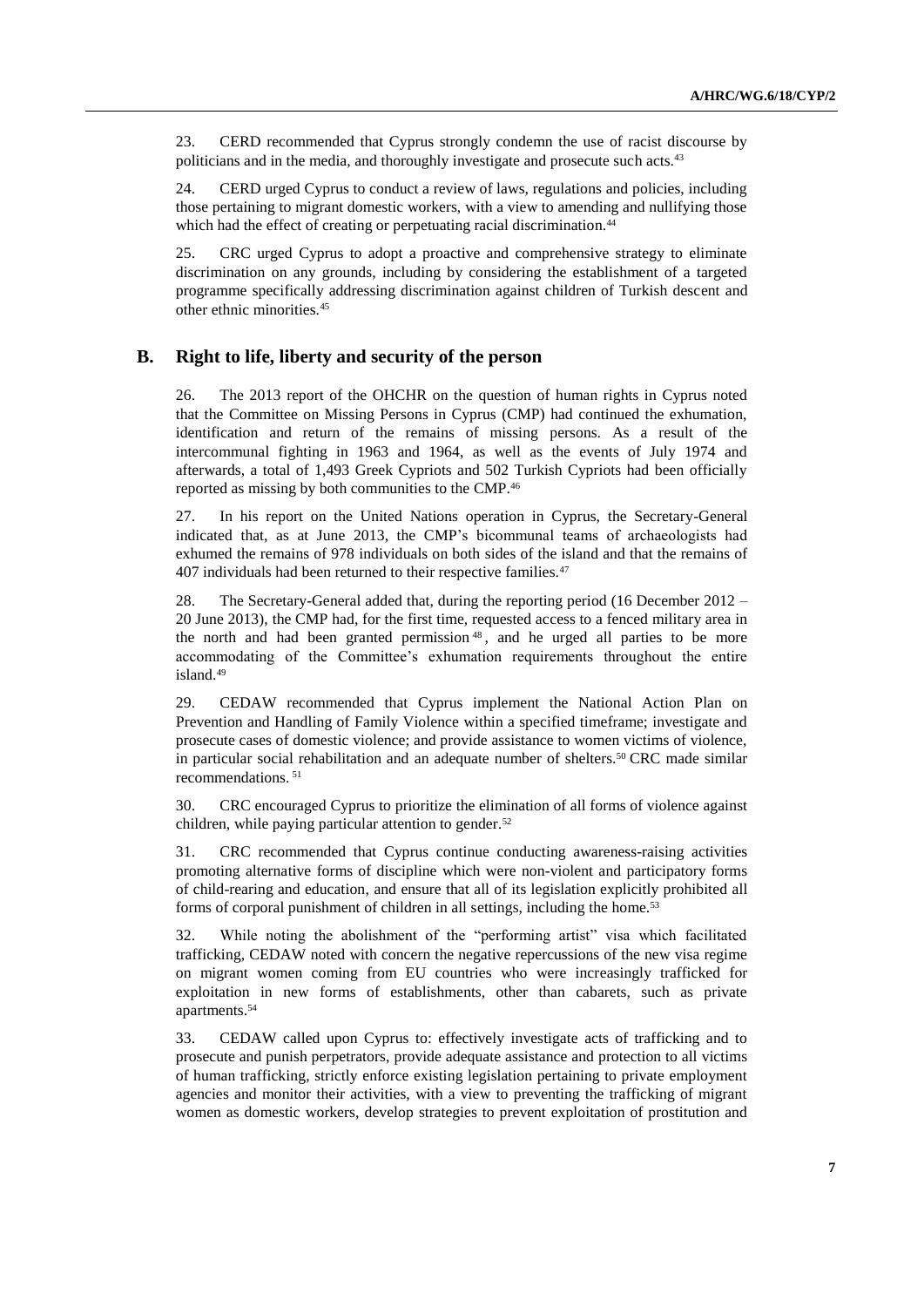implement programmes to support and provide rehabilitation for sex workers seeking alternative livelihoods.<sup>55</sup>

34. CRC recommended that Cyprus ensure safeguards and checks for migrant children residing in the country with persons other than their parents or guardians to prevent trafficking, adopt a National Action Plan for child victims of trafficking, strengthen early detection and prevention mechanisms, and protect all children victims of sexual exploitation and abuse.<sup>56</sup>

#### **C. Administration of justice and the rule of law**

35. CEDAW recommended that Cyprus enhance women's awareness of their rights, including among migrant women, and remove any impediments faced by women in gaining access to justice, including access to judicial remedies and other legal complaint mechanisms.<sup>57</sup>

36. CRC recommended that Cyprus bring the juvenile justice system in line with the Convention and other relevant standards. It further recommended that Cyprus: establish a juvenile justice system, including providing courts with adequate resources, adopt a holistic and preventive approach to addressing the problem of juvenile offenders and its underlying social factors, and ensure that children, including those between the ages of 14 and 18 years, were not subject to the adult justice system, regardless of the nature of the offence committed.<sup>58</sup>

#### **D. Right to privacy, marriage and family life**

37. CRC noted as positive that Cyprus had been able to place children who were deprived of a family environment and aged zero to 5 years in foster care, instead of institutional care. It recommended that Cyprus strengthen the support provided to foster parents and increase the proportion of children over the age of 5 years deprived of a family environment, and children with behavioural difficulties, being placed in foster care.<sup>59</sup>

38. CRC recommended that Cyprus expeditiously seek the enactment of its Adoption Bill and ensure its compliance with the Convention and the Hague Convention on Protection of Children and Cooperation in respect of Intercountry Adoption.<sup>60</sup>

#### **E. Freedom of movement**

39. The 2013 OHCHR report on the question of human rights in Cyprus indicated that crossings between the northern and the southern parts of the island were still possible only through official crossing points, which limited freedom of movement. <sup>61</sup> The Secretary-General indicated that the Committee on Crossings, which was tasked by the Greek Cypriot and Turkish Cypriot leaders in December 2010 to reach an agreement on new crossing points, did not meet during the period 16 December 2012 - 20 June 2013 and that, despite the engagement of the United Nations Peace Keeping Force in Cyprus (UNFICYP) with both sides, their positions on the locations of new crossing points remained irreconcilable.<sup>62</sup> The Special Rapporteur on freedom of religion or belief noted that reportedly not all Muslims living in the northern part were able to visit the Hala Sultan Tekke or other mosques in the southern part, and he recommended that the Government of the Republic of Cyprus respect pilgrimages as an inextricable part of freedom of religion or belief. $63$  In its reply, Cyprus reaffirmed its full respect to the pilgrimages, including those of the Turkish Cypriots, to the Hala Sultan Tekke, and stated that the crossing of the pilgrimages by buses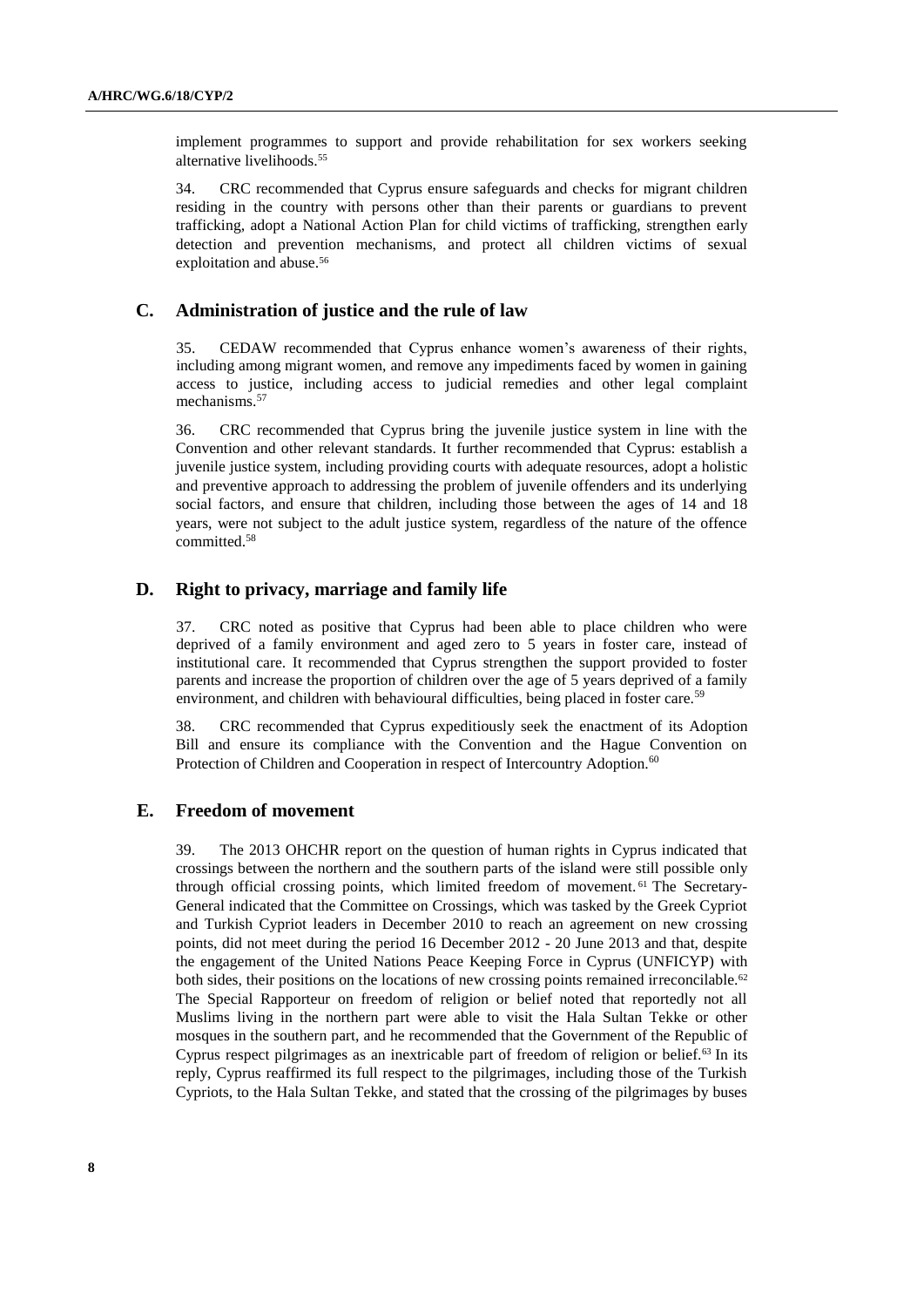through the crossing points was facilitated by the Government. Furthermore, all legal residents of the Republic of Cyprus were able to visit the site with their private vehicles.<sup>64</sup>

#### **F. Freedom of religion or belief, expression, association and peaceful assembly, and right to participate in public and political life**

40. In 2012, the Special Rapporteur on freedom of religion or belief highlighted that the overall situation had clearly improved after the opening of the checkpoints in 2003, with positive implications also for the enjoyment of freedom of religion or belief throughout the entire island. At the same time, the Special Rapporteur identified existing challenges, such as the deplorable situation of many places of worship and cemeteries, restrictions on holding religious services and freedom of movement, deportation of people seeking asylum on religious grounds despite serious risks of persecution in their countries of origin, problems in obtaining exemption from religious instruction in schools, and with regard to the full enjoyment of the right to conscientious objection to military service.<sup>65</sup> He reiterated the importance of ensuring that there were no human rights protection gaps and that all persons could effectively enjoy their fundamental rights, including freedom of religion or belief, wherever they lived.<sup>66</sup>

41. The Special Rapporteur on freedom of religion or belief recommended that the Government of the Republic of Cyprus better support the Muslim communities in the southern part, in particular by offering religious education for Muslim students on the basis of voluntary participation, and further subsidizing the infrastructure needed for upholding religious community life<sup>67</sup> and that any existing undue obstacles, in particular for small and non-traditional religious or belief communities, to establishing religious buildings, places of worship or cemeteries and purchasing real estate for such purposes be analysed and removed<sup>68</sup> He further recommended that projects which might contribute to improving the relations between different religious and/or ethnic communities be further strengthened<sup>69</sup> and that interreligious communication, both at the level of religious leaders and at the grassroots levels, be encouraged and promoted.<sup>70</sup>

42. CRC urged Cyprus to ensure that religious education was optional and was conducted in a manner that contributed to a spirit of understanding, tolerance and friendship among all ethnic and religious groups.<sup>71</sup>

43. Noting that the issue of affiliation of religious groups with one of the two communities would be addressed in future revisions of the Constitution, CERD expressed its concern that the constitutional provisions currently denied the members of these groups of their right to self-identification and the free exercise of their political rights. It was also concerned that article 2 of the 1960 Constitution recognized only those "religious groups" which had a membership of over one thousand on the date of the coming into force of the Constitution. CERD recommended that Cyprus consider all possible means for guaranteeing the right to self-identification and the free exercise of political rights without distinction.<sup>72</sup>

44. UNESCO stated that a freedom of information law did not exist and recommended that Cyprus adopt it in accordance with international standards.<sup>73</sup> It also noted that media self-regulatory mechanisms existed, such as through the Cyprus Media Complaints Commission and recommended that Cyprus further develop them.<sup>74</sup>

45. CEDAW was deeply concerned at Cyprus's indication that the use of quotas in public and political life was not supported by the Government or by civil society. It was also concerned that the targets and quotas included in the National Action Plan on Gender Equality for the participation of women in political and public life had not resulted in the implementation of any concrete measures.<sup>75</sup>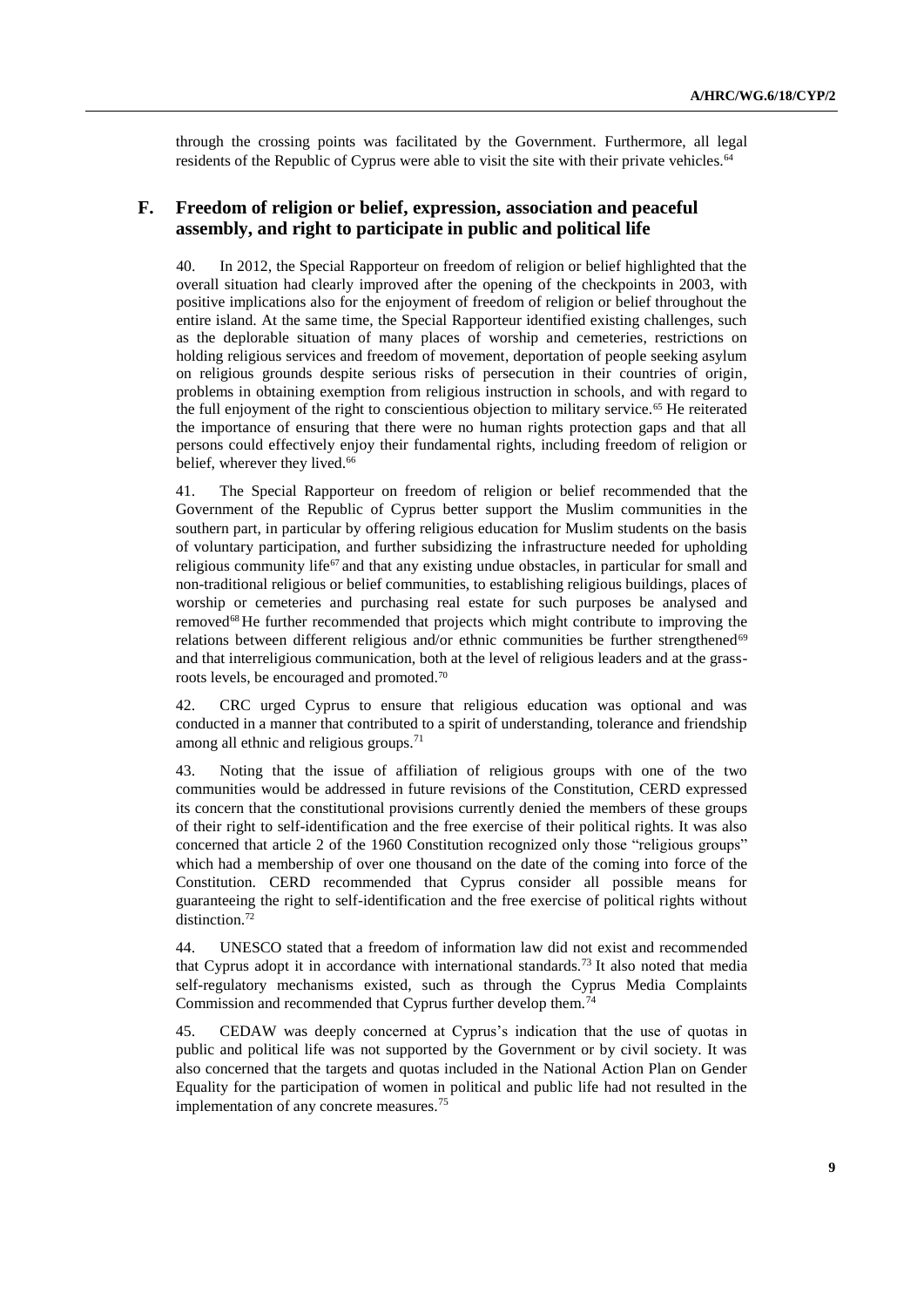#### **G. Right to work and to just and favourable conditions of work**

46. CEDAW was concerned that the wage gap between women and men remained at 18.3 per cent. It was also deeply concerned at the precarious situation and vulnerability of domestic workers, most of whom were migrant women. It urged Cyprus to monitor and close the gender wage gap, and to undertake systematic labour inspections to monitor the terms of the employment of domestic workers.<sup>76</sup>

47. CERD noted with concern that domestic workers remained vulnerable to abuse and exploitation, primarily due to the practice of linking work and residence permits to one employer as well as the exemption of their workplaces from the oversight of the inspectorate mechanism. It was further concerned that their employment contracts, drawn up by the Ministry of Interior, put them at risk of forced labour and deprived them of equal rights to just and favourable conditions of work and trade union membership. <sup>77</sup> The ILO Committee of Experts also noted the particular vulnerability of domestic workers.<sup>78</sup>

48. CERD urged Cyprus to ensure effective protection against abuse, exploitation and unequal work rights, including by ensuring that the working conditions of domestic workers were monitored by the labour inspectorate, allowing them to change employer during the validity of their residence/work permits, amending several provisions of article 2 of the standard contract of employment of domestic workers in order to prevent forced labour, and guarantee their right to just and favourable conditions of work and their freedom of association.<sup>79</sup>

49. CRC recommended that Cyprus consider further amendments to its Law on the Protection of Young Persons at Work to ensure adequate safeguards for children employed as domestic workers, including mandatory registration of such employment and the empowerment of labour inspectorates to carry out spot checks on the working and living conditions of children in such employment.<sup>80</sup>

50. The ILO Committee of Experts once again requested Cyprus to supply information on the specific measures taken to promote equality of opportunity and treatment in employment and occupation of ethnic groups that were disadvantaged in the labour market. It asked Cyprus to indicate any studies or research conducted to analyse the situation of the different groups in the labour market, in particular third-country nationals, Turkish Cypriots and members of national minorities, especially Roma and Pontian Greeks, with a view to eliminating any discrimination against them.<sup>81</sup>

#### **H. Right to social security and to an adequate standard of living**

51. The 2013 OHCHR report on the question of human rights in Cyprus noted that property rights remained an issue of concern, and property disputes continued to be brought before the European Court of Human Rights.<sup>82</sup>

#### **I. Right to health**

52. CEDAW called on Cyprus to ensure universal access to health care and services for all women, in particular migrant and elderly women, and the swift implementation of the National Health Insurance System; provide affordable contraceptives and family planning methods and ensure that women and girls did not face economic, linguistic or cultural barriers in accessing family-planning information and services, and conduct research on unsafe abortions and their impact on women's health and maternal mortality.<sup>83</sup>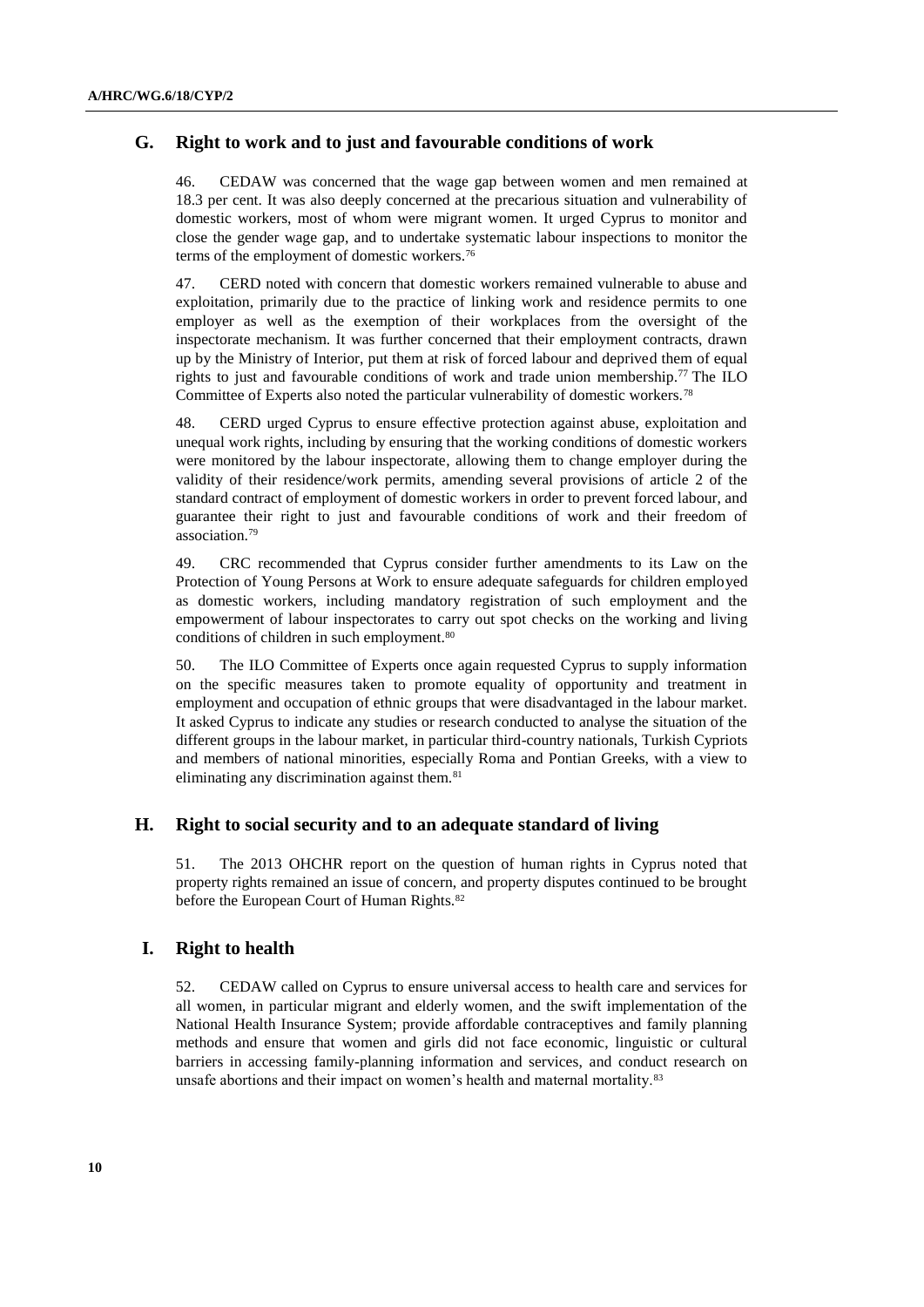53. CRC remained concerned at the high rate of children consuming alcohol, tobacco, drugs and other harmful substances. It recommended that Cyprus take necessary measures for the effective enforcement of the prohibition of the sale of such products to children, and consider prohibiting the advertising of such products in television, radio, publications, the Internet and other media commonly accessed by children and adolescents.<sup>84</sup>

54. CRC recommended that Cyprus establish a mechanism for monitoring infant and child feeding, strengthen its legislation regulating the marketing of breastmilk substitutes, and implement the Baby-friendly Hospital Initiative.<sup>85</sup>

#### **J. Right to education**

55. CRC urged Cyprus to provide Turkish Cypriot children with the option of receiving bilingual education, including in their mother tongue, and promote access to early childhood development and education, particularly for children under the age of 4 years and those at risk of delayed development and socioeconomic deprivation. <sup>86</sup>

56. CEDAW recommended that Cyprus assess the impact of the measures undertaken under the Action Plan on Gender Equality; develop measures aiming at the diversification of women's academic and professional choices and remove economic, linguistic and cultural barriers faced by girls belonging to ethnic minorities, including Turkish Cypriot girls, in attaining a standard of performance which facilitated their successful transition into further studies or the labour market.<sup>87</sup>

57. UNESCO recommended that Cyprus be encouraged to improve access to education for minorities, especially religious minority groups<sup>88</sup> and to take additional measures towards gender equality and integration of girls and women in education.<sup>89</sup>

#### **K. Cultural rights**

58. CERD expressed concern at reports of racist incidents in schools against migrant children. It called upon Cyprus to ensure that measures are also taken with a view to creating an environment of tolerance and understanding of cultural diversity in schools as well as in the society at large. It recommended that Cyprus conduct surveys on the society's perception of cultural diversity and act upon the findings.<sup>90</sup>

59. The Special Rapporteur on freedom of religion or belief noted that members of Muslim communities in the southern part complained about the destruction of more than 30 mosques and that he received information regarding an arson attack on the Köprülü Mosque in Limassol in April 2012.<sup>91</sup>

#### **L. Persons with disabilities**

60. CRC recommended that Cyprus ensure that children with disabilities were able to exercise their right to education and provide for their inclusion in the mainstream education system.<sup>92</sup>

#### **M. Minorities**

61. CERD recommended that Cyprus define 'minority' and the rights of persons belonging to minority groups in its legislation.<sup>93</sup>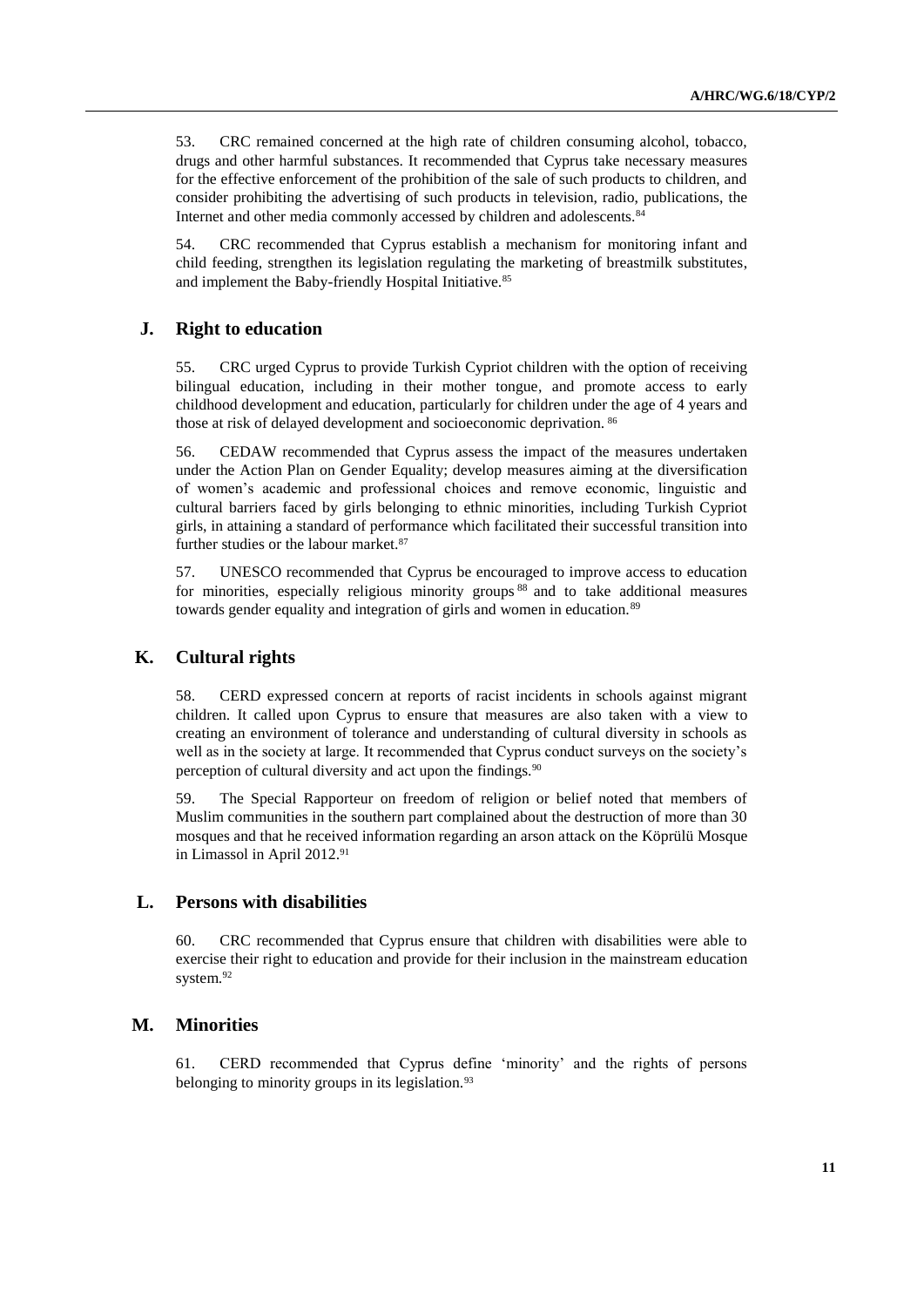62. CERD also recommended that Cyprus: step up efforts to address the precarious situation of the Roma community, and ensure that measures taken, including through the National Strategy for Roma Inclusion, did not perpetuate the situation of de facto segregation of the Roma community, but rather secure their integration and address the stigmatization, marginalization and racial discrimination they experienced. 94

#### **N. Migrants, refugees and asylum seekers**

63. CERD was concerned at the discrimination experienced by migrants, inter alia, in accessing employment and housing, and the increasing discriminatory attitudes and racial stereotypes relating to persons of foreign origin. It recommended that Cyprus step up efforts to protect the rights of migrants by combating racial stereotypes and discriminatory attitudes, including through awareness-raising campaigns, and by enforcing legislation against racial discrimination in all fields of public life. It called on Cyprus to include specific actions to that effect in the 2013-2015 National Action Plan for the integration of third-country nationals legally residing in Cyprus.<sup>95</sup>

64. CRC was deeply concerned at the serious ambiguity on the interpretation and implementation of the provisions of the Refugee Law relating to the representation of unaccompanied and separated children in the asylum process, resulting in unaccompanied asylum-seeking children remaining without representation since 2009. It urged Cyprus to give full effect to the Refugee Law, in accordance with the European Union asylum acquis and international protection standards.<sup>96</sup>

65. CRC urged Cyprus to apply its Refugee Law and its Reception Conditions Regulations to provide refugees with the same level of health care as nationals. <sup>97</sup>

66. CRC was deeply concerned that the Refugee Law limited asylum seekers' right to remain until the administrative examination stage of their claim. This resulted in asylumseeking children awaiting adjudication of their asylum claims by the Supreme Court being automatically considered illegal migrants, depriving them of access to reception conditions, including welfare assistance and medical care; and increasing their vulnerability to detention and deportation. 98

67. The Special Rapporteur on freedom of religion recommended that the Government of the Republic of Cyprus ensure that asylum seekers were not deported to a country in which they might face serious risk of religious persecution, in full compliance with the principle of non-refoulement and applicable international standards. <sup>99</sup> CERD was concerned that the asylum procedure in Cyprus might not provide effective protection for persons in need of international protection against refoulement. CERD urged Cyprus to strengthen legal safeguards to ensure effective protection against refoulement of persons in need of international protection, including providing free legal aid without conditions to asylum seekers at all stages of the asylum procedure.<sup>100</sup>

68. CERD noted with concern that naturalization requests by persons, whose situations met the legal requirements for naturalization eligibility had sometimes been denied. It recommended that Cyprus respect the right to nationality without discrimination and ensure that no particular groups of non-citizens are discriminated against with regard to access to naturalization. CERD also requested the State party to include in its next periodic report information on how nationality laws and regulations were applied to those who were in the occupied territories. 101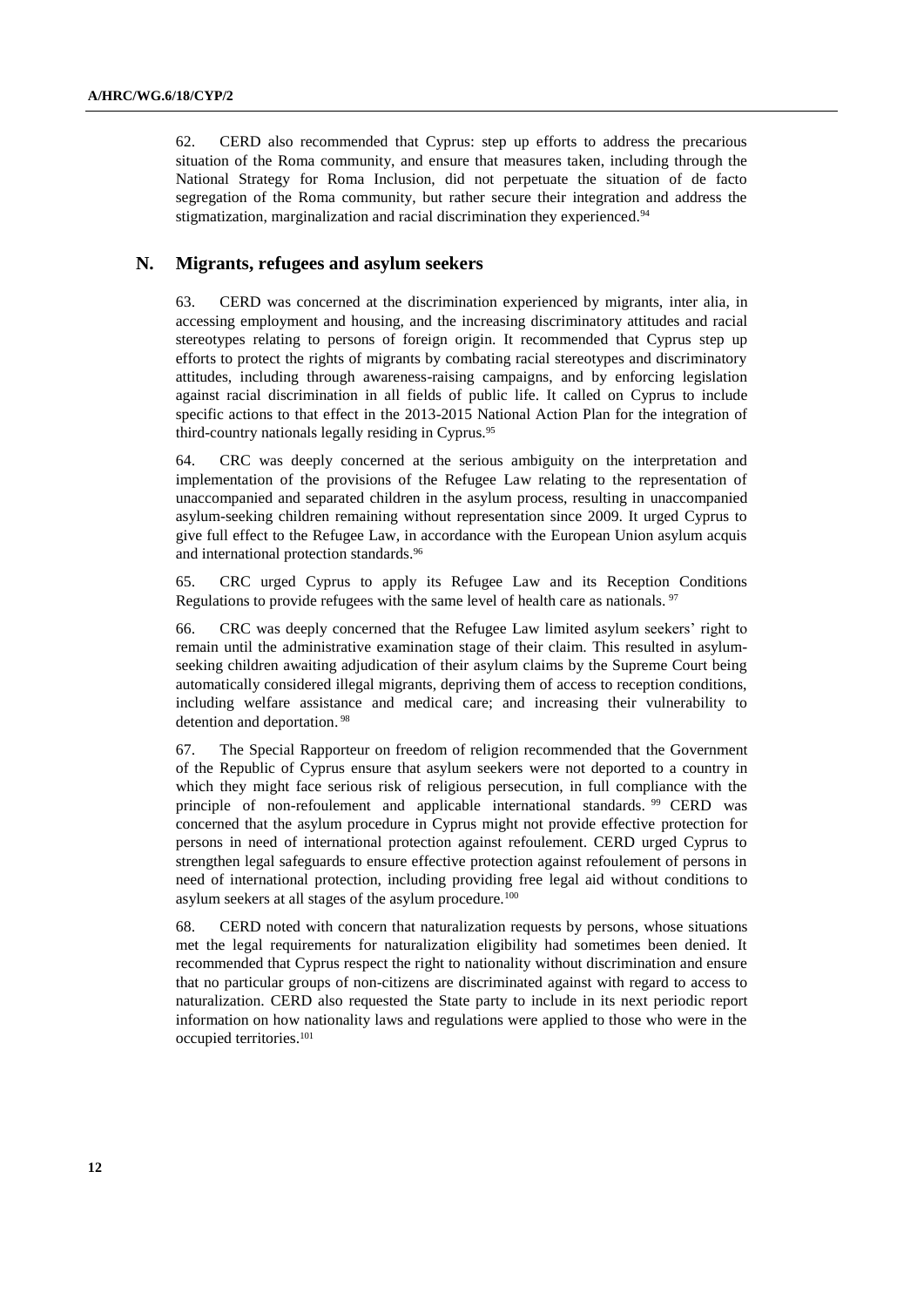#### **O. Internally displaced persons**

69. The 2013 report of the OHCHR noted that Cyprus was still considered to have the highest proportion of internally displaced persons in terms of the percentage of its population (up to 22 per cent) with 208,000 of internally displaced persons living in the area under the control of the Government of the Republic of Cyprus at the end of 2011.<sup>102</sup>

70. CEDAW was concerned that the domestic legislation continued to discriminate against children of women with internally displaced status, by preventing them from benefitting from the same status awarded to children of internally displaced men, which included access to voting rights, social benefits and housing assistance. It urged Cyprus to amend its legislation to ensure that children of internally displaced women are able to benefit from the same status as children of internally displaced men.<sup>103</sup> CRC raised similar recommendations. <sup>104</sup>

#### **P. Situation in, or in relation to, specific regions or territories**

71. The 2013 report of the OHCHR noted that the persisting division of the island continued to constitute an obstacle to the full enjoyment in mutual confidence by the whole population of Cyprus of all human rights and fundamental freedoms. Furthermore, it stressed the importance of ensuring that there were no human rights protection gaps and that all persons could effectively enjoy their fundamental rights wherever they lived.<sup>105</sup>

72. CERD was concerned that, in spite of the opening of several crossing points since 2003 and the resulting increase in contact between the Greek Cypriot and the Turkish Cypriot communities, the protracted conflict in Cyprus and the continued division of the island maintained tension between the two communities. It encouraged Cyprus to continue to invest every effort with a view to seeking a comprehensive settlement of the Cyprus problem. It also supported the recommendations of OHCHR with regard to addressing the underlying human rights issues and causes, including for those groups and communities whose rights were guaranteed by the Convention.<sup>106</sup>

73. While CEDAW was aware that the State party did not exercise control over all of its territory and was thus unable to ensure the practical realization of women's rights in areas not under its control, it remained concerned that the political situation continued to hinder the implementation of the Convention in the region outside its effective control and regretted that no information or data on the situation of women living in this region could be provided.<sup>107</sup>

74. The 2013 report of the OHCHR referred to reports that more than 100 churches, chapels and monasteries in the northern part had been desecrated and that many churches had been converted into mosques or were used by the Turkish army as hospitals or military camps.<sup>108</sup> The Special Rapporteur on freedom of religion or belief noted the deplorable conditions of historic monuments in the northern part of the island and that some churches had obviously been exposed to vandalism and looting. He added that people from Christian Orthodox villages had showed him cemeteries where crosses and tombstones had been broken.<sup>109</sup> Regarding the situation of Christian minorities in the northern part of the island, he expressed concern about the intimidating consequences of some police conduct, in particular filming and videotaping of worshippers. <sup>110</sup> He reiterated that any restrictions deemed necessary on manifestations of freedom of religion or belief must meet all the criteria of article 18, paragraph 3 of the International Covenant on Civil and Political Rights. <sup>111</sup> The Special Rapporteur also noted that in the northern part of the island, there seemed to be no provisions dealing with the issue of conscientious objectors, which meant that conscientious objectors face the risk of punitive measures. 112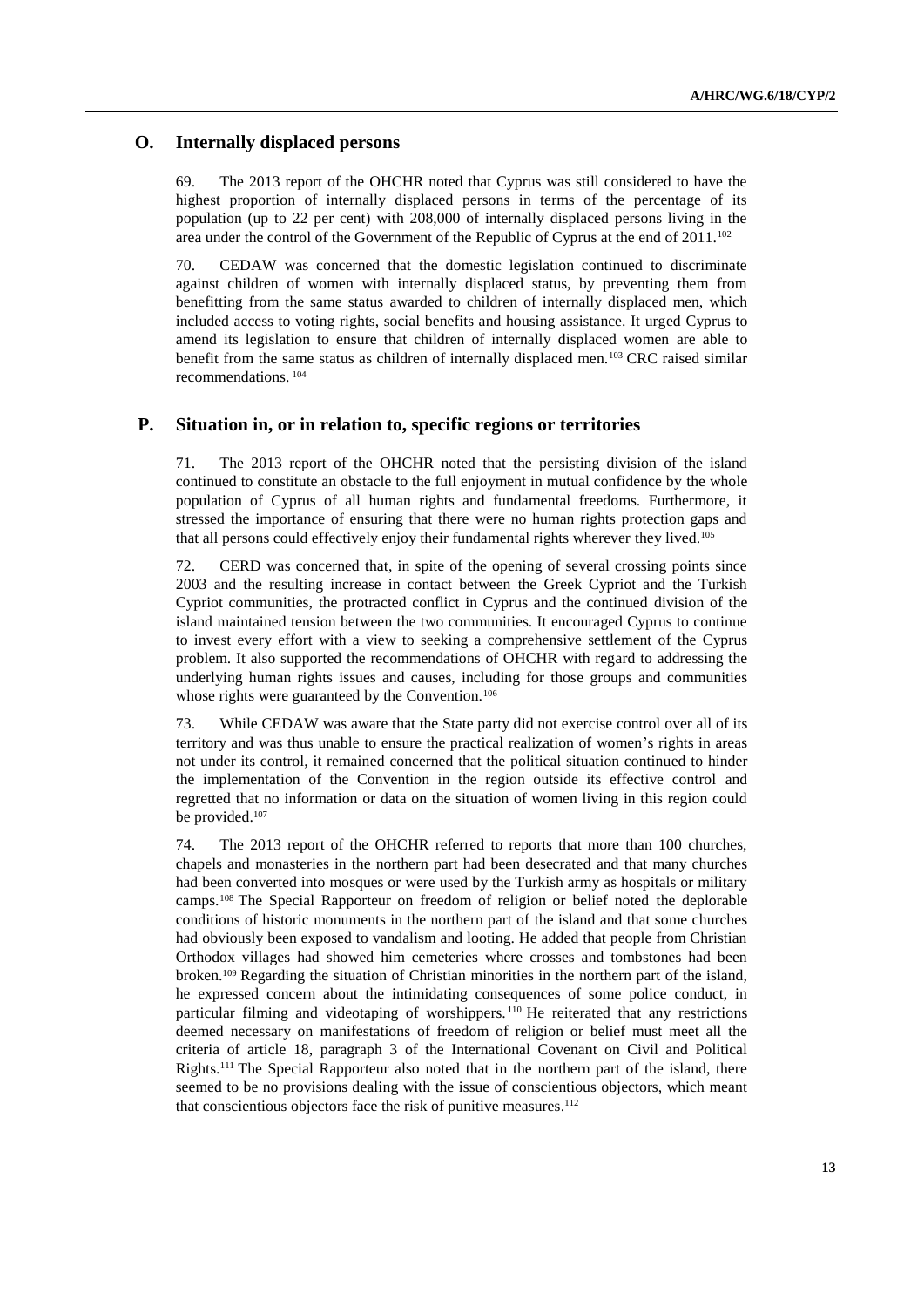#### *Notes*

- $1$  Unless indicated otherwise, the status of ratifications of instruments listed in the table may be found in the official website of the United Nations Treaty Collection database, Office of Legal Affairs of the United Nations Secretariat, [http://treaties.un.org/.](http://treaties.un.org/) Please also refer to the United Nations compilation on Cyprus from the previous cycle (A/HRC/WG.6/6/CYP/2).
- <sup>2</sup> The following abbreviations have been used for this document:

| <b>ICERD</b>      | International Convention on the Elimination of All Forms of Racial<br>Discrimination          |
|-------------------|-----------------------------------------------------------------------------------------------|
| <b>ICESCR</b>     | International Covenant on Economic, Social and Cultural Rights;                               |
| <b>OP-ICESCR</b>  | Optional Protocol to ICESCR                                                                   |
| <b>ICCPR</b>      | International Covenant on Civil and Political Rights                                          |
| <b>ICCPR-OP1</b>  | Optional Protocol to ICCPR                                                                    |
| <b>ICCPR-OP 2</b> | Second Optional Protocol to ICCPR, aiming at the abolition of the death<br>penalty            |
| <b>CEDAW</b>      | Convention on the Elimination of All Forms of Discrimination against<br>Women                 |
| <b>OP-CEDAW</b>   | <b>Optional Protocol to CEDAW</b>                                                             |
| <b>CAT</b>        | Convention against Torture and Other Cruel, Inhuman or Degrading                              |
|                   | <b>Treatment or Punishment</b>                                                                |
| OP-CAT            | Optional Protocol to CAT                                                                      |
| <b>CRC</b>        | Convention on the Rights of the Child                                                         |
| OP-CRC-AC         | Optional Protocol to CRC on the involvement of children in armed<br>conflict                  |
| OP-CRC-SC         | Optional Protocol to CRC on the sale of children, child prostitution and<br>child pornography |
| OP-CRC-IC         | Optional Protocol to CRC on a communications procedure                                        |
| <b>ICRMW</b>      | International Convention on the Protection of the Rights of All Migrant                       |
|                   | Workers and Members of Their Families                                                         |
| <b>CRPD</b>       | Convention on the Rights of Persons with Disabilities                                         |
| <b>OP-CRPD</b>    | Optional Protocol to CRPD                                                                     |
| <b>CPED</b>       | International Convention for the Protection of All Persons from Enforced                      |
|                   | Disannearance                                                                                 |

- Disappearance 3 Individual complaints: ICCPR-OP 1, art 1; OP-CEDAW, art. 1; OP-CRPD, art. 1; OP-ICESCR, art. 1; OP-CRC-IC, art.5; ICERD, art. 14; CAT, art. 22; ICRMW, art. 77; and CPED, art. 31. Inquiry procedure: OP-CEDAW, art. 8; CAT, art. 20; CPED, art. 33; OP-CRPD, art. 6; OP-ICESCR, art. 11; and OP-CRC-IC, art. 13. Inter-State complaints: ICCPR, art. 41; ICRMW, art. 76; CPED, art. 32; CAT, art. 21; OP-ICESCR, art. 10; and OP-CRC-IC, art. 12. Urgent action: CPED, art. 30.
- <sup>4</sup> Protocol to Prevent, Suppress and Punish Trafficking in Persons, Especially Women and Children, supplementing the United Nations Convention against Transnational Organized Crime.
- <sup>5</sup> 1951 Convention relating to the Status of Refugees and its 1967 Protocol.
- <sup>6</sup> Geneva Convention for the Amelioration of the Condition of the Wounded and Sick in Armed Forces in the Field (First Convention); Geneva Convention for the Amelioration of the Condition of Wounded, Sick and Shipwrecked Members of Armed Forces at Sea (Second Convention); Geneva Convention relative to the Treatment of Prisoners of War (Third Convention); Geneva Convention relative to the Protection of Civilian Persons in Time of War (Fourth Convention); Protocol Additional to the Geneva Conventions of 12 August 1949, and relating to the Protection of Victims of International Armed Conflicts (Protocol I); Protocol Additional to the Geneva Conventions of 12 August 1949, and relating to the Protection of Victims of Non-International Armed Conflicts (Protocol II); Protocol Additional to the Geneva Conventions of 12 August 1949, and relating to the Adoption of an Additional Distinctive Emblem (Protocol III). For the official status of ratifications, see Federal Department of Foreign Affairs of Switzerland, at www.eda.admin.ch/eda/fr/home/topics/intla/intrea/chdep/warvic.html.
- 7 International Labour Organization Convention No. 29 concerning Forced or Compulsory Labour; Convention No. 105 concerning the Abolition of Forced Labour; Convention No. 87 concerning Freedom of Association and Protection of the Right to Organise; Convention No. 98 concerning the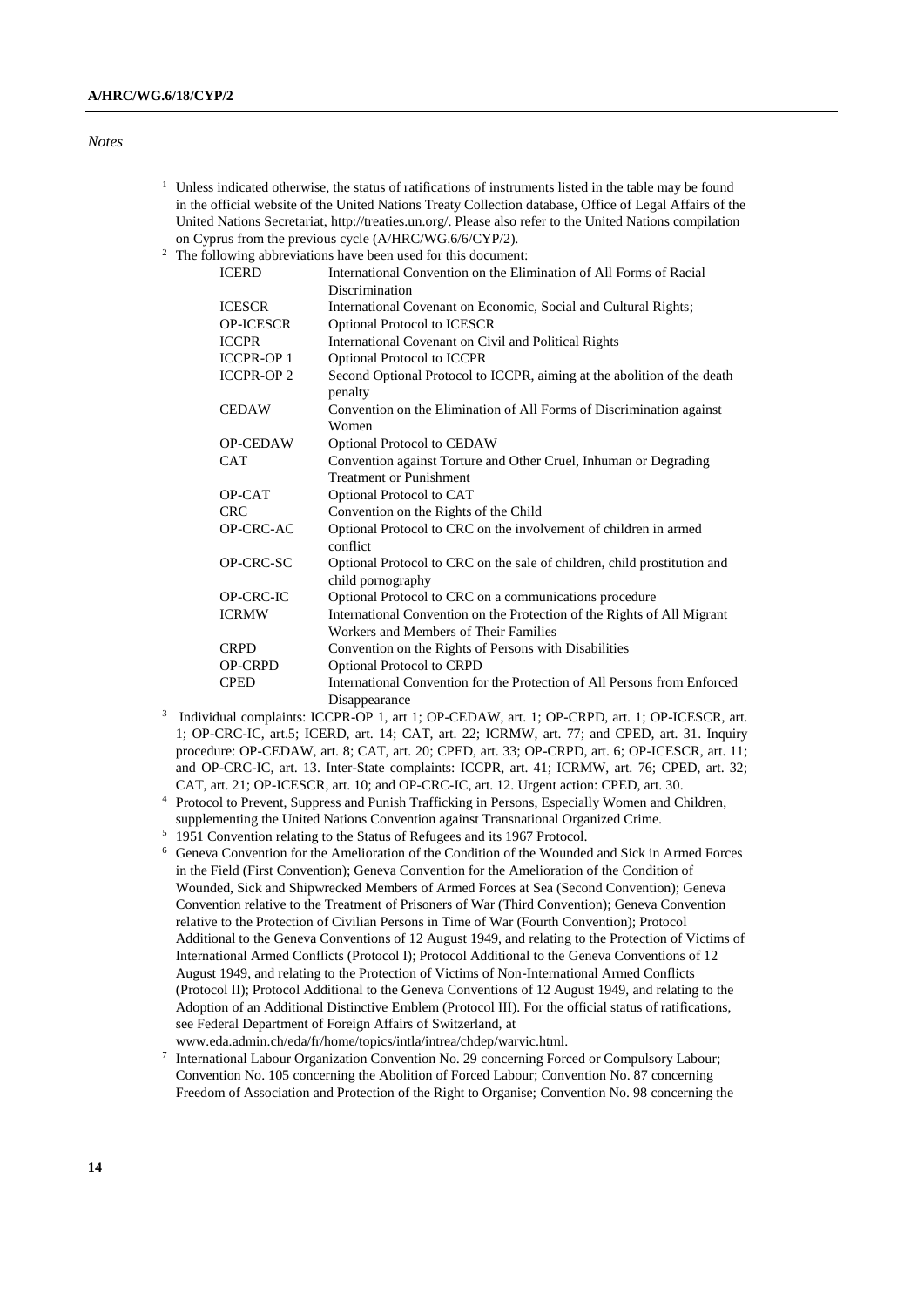Application of the Principles of the Right to Organise and to Bargain Collectively; Convention No. 100 concerning Equal Remuneration for Men and Women Workers for Work of Equal Value; Convention No. 111 concerning Discrimination in Respect of Employment and Occupation; Convention No. 138 concerning Minimum Age for Admission to Employment; Convention No. 182 concerning the Prohibition and Immediate Action for the Elimination of the Worst Forms of Child Labour.

- <sup>8</sup> 1954 Convention relating to the Status of Stateless Persons and 1961 Convention on the Reduction of Statelessness.
- 9 International Labour Organization Convention No.169 concerning Indigenous and Tribal Peoples in Independent Countries and Convention No.189 concerning Decent Work for Domestic Workers.
- <sup>10</sup> Concluding observations of the Committee on the Rights of the Child (CRC/C/CYP/CO/3-4), para. 58, concluding observations of the Committee on the Elimination of Discrimination against Women (CEDAW/C/CYP/CO/6-7), para. 41; concluding observations of the Committee on the Elimination of Racial Discrimination (CERD/C/CYP/CO/17-22), para. 24.
- <sup>11</sup> CEDAW/C/CYP/CO/6-7, para. 41.
- <sup>12</sup> CRC/C/CYP/CO/3-4, para. 47 (d).
- <sup>13</sup> CRC/C/CYP/CO/3-4, para. 51; CEDAW/C/CYP/CO/6-7, para. 28.
- <sup>14</sup> CRC/C/CYP/CO/3-4, paras. 36 and 49.
- <sup>15</sup> CEDAW/C/CYP/CO/6-7, para. 18(e).
- <sup>16</sup> CRC/C/CYP/CO/3-4, para. 10.
- <sup>17</sup> Ibid., para. 24.
- <sup>18</sup> CERD/C/CYP/CO/17-22, para. 3(c).
- <sup>19</sup> Ibid., para. 9.
- <sup>20</sup> According to article 5 of the rules of procedure for the International Coordination Committee (ICC) Sub-Committee on Accreditation, the different classifications for accreditation used by the Sub-Committee are: A: Voting Member (fully in compliance with each of the Paris Principles), B: Non-Voting Member (not fully in compliance with each of the Paris Principles or insufficient information provided to make a determination), C: No Status (not in compliance with the Paris Principles).
- <sup>21</sup> For the list of national human rights institutions with accreditation status granted by the International Coordination Committee of National Institutions for the Promotion and Protection of Human Rights (ICC), see A/HRC/23/28, annex.
- <sup>22</sup> CERD/C/CYP/CO/17-22,para. 23.
- <sup>23</sup> CEDAW/C/CYP/CO/6-7, para. 12.
- <sup>24</sup> CRC/C/CYP/CO/3-4, para. 14.
- <sup>25</sup> Ibid., para. 12.
- <sup>26</sup> The following abbreviations have been used for this document:

| <b>CERD</b>                   | Committee on the Elimination of Racial Discrimination        |
|-------------------------------|--------------------------------------------------------------|
| <b>CESCR</b>                  | Committee on Economic, Social and Cultural Rights            |
| <b>HR</b> Committee           | Human Rights Committee                                       |
| <b>CEDAW</b>                  | Committee on the Elimination of Discrimination against Women |
| <b>CAT</b>                    | Committee against Torture                                    |
| <b>CRC</b>                    | Committee on the Rights of the Child                         |
| <b>CRPD</b>                   | Committee on the Rights of Persons with Disabilities         |
| CEDAW/C/CYP/CO/6-7, para. 42. |                                                              |

- <sup>28</sup> CERD/C/CYP/CO/17-22, para. 28.
- 
- <sup>29</sup> For the titles of special procedures, see www.ohchr.org/EN/HRBodies/SP/Pages/Themes.aspx and www.ohchr.org/EN/HRBodies/SP/Pages/Countries.aspx.
- <sup>30</sup> The comments by the Government of Cyprus on the report of the Special Rapporteur on freedom of religion or belief (A/HRC/22/51/Add.1) have been issued as A/HRC/22/51/Add.2. The Turkish Cypriot views on the report of the Special Rapporteur have been submitted by the Permanent Mission of Turkey to the United Nations Office at Geneva addressed to OHCHR (A/HRC/22/G/15). The views of the Government of Cyprus on the communication by the Permanent Mission of Turkey to the United Nations Office at Geneva addressed to OHCHR is contained in a note verbale addressed to OHCHR (A/HRC/22/G/22).
- <sup>31</sup> In the absence of an OHCHR field presence in Cyprus, or of any specific monitoring mechanism, OHCHR relied on a variety of sources with particular knowledge of the human rights situation on the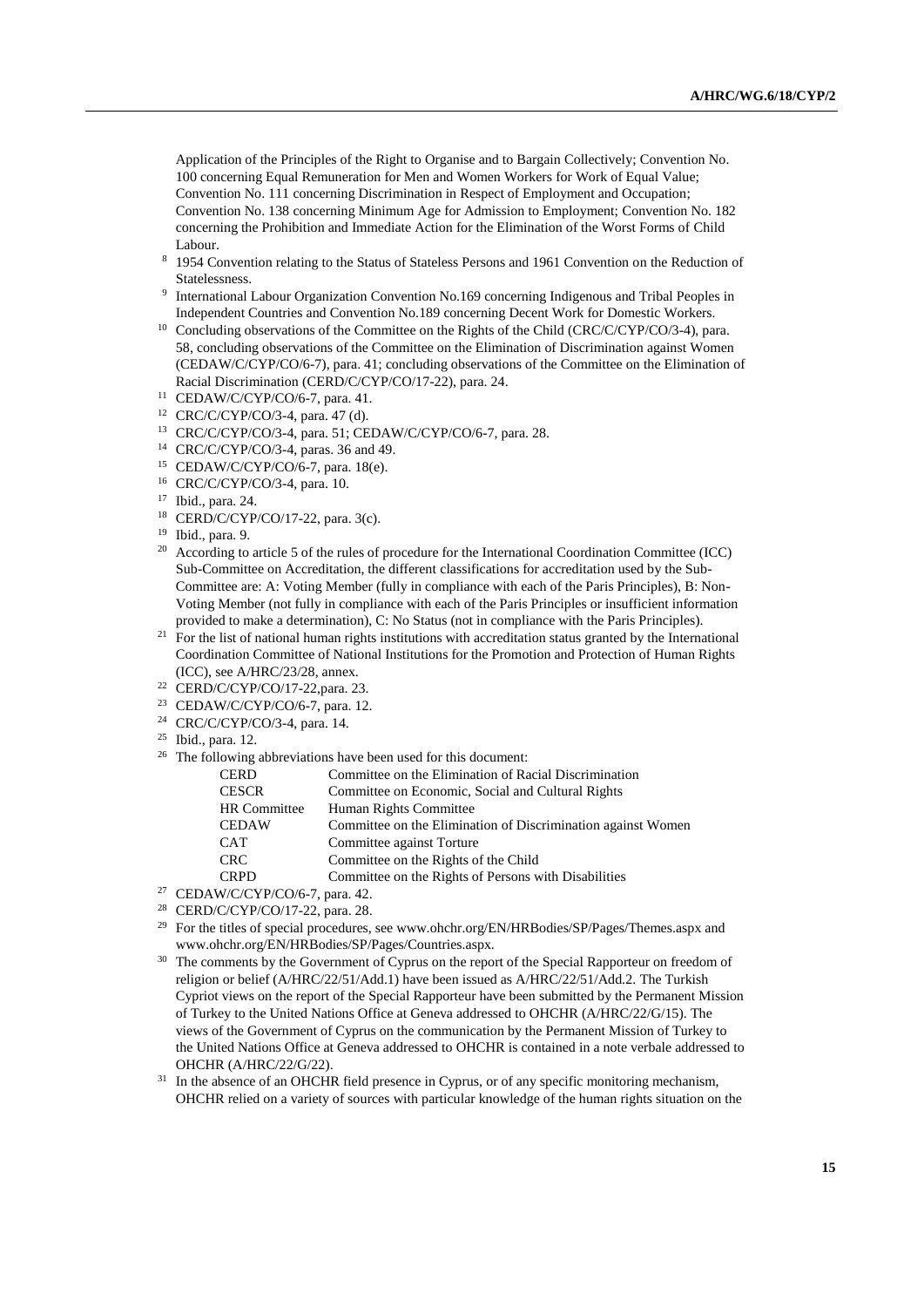island. The Turkish Cypriot views on the reports on the question of human rights in Cyprus have been submitted by the Permanent Mission of Turkey to the United Nations Office at Geneva addressed to OHCHR (A/HRC/13/G/21, A/HRC/16/G/11, A/HRC/19/G/16 and A/HRC/22/G/20). The views of the Government of Cyprus on relevant communications by the Permanent Mission of Turkey to the United Nations Office at Geneva are contained in letters addressed to OHCHR (A/HRC/13/G/23, A/HRC/16/G/16, A/HRC/19/G/19, and A/HRC/22/G/23).

- A/HRC/22/18, para. 57.
- OHCHR Annual Report 2012, p. 251.
- OHCHR Annual Report 2012, pp. 117, 121, 125, 152, and 159; OHCHR Annual Report 2011, pp. 159-160 and 166 ;OHCHR Annual Report 2010, pp. 79, 83, 101 and 279;OHCHR Annual Report 2009, pp. 190 and 204; OHCHR Annual Report 2008, pp.47, 179, 183 and 191.
- A/HRC/22/51/Add.1**,** para.91.
- CEDAW/C/CYP/CO/6-7, para. 24.
- Ibid., para. 16.
- Ibid., para. 14.
- Ibid., paras. 35 and 36(a).
- Ibid., para. 36(c).
- Ibid., para. 31.
- CERD/C/CYP/CO/17-22, para. 12.
- Ibid., para. 13.
- Ibid., para. 10.
- CRC/C/CYP/CO/3-4, para. 22.
- A/HRC/22/18, para. 14.
- S/2013/392, para. 30.
- Ibid.
- Ibid., para. 44.
- CEDAW/C/CYP/CO/6-7, para. 18 (d).
- CRC/C/CYP/CO/3-4, para. 36.
- Ibid.4, para. 37(a).
- Ibid., para. 30.
- CEDAW/C/CYP/CO/6-7, para. 19.
- Ibid., para 20.
- CRC/C/CYP/CO/3-4, para. 49.
- CEDAW/C/CYP/CO/6-7, para. 10.
- CRC/C/CYP/CO/3-4, para. 55.
- Ibid., para. 32.
- Ibid., para. 34.
- A/HRC/22/18, para. 25.
- S/2013/392, para. 28.
- A/HRC/22/51/Add.1, paras. 55 and 77.
- A/HRC/22/51/Add.2, para. 4.
- A/HRC/22/51/Add.1**,** p. 1.
- Ibid.**,** p. 1 and para. 73.
- Ibid.**,** para. 76.
- Ibid.**,** para. 75.
- Ibid.**,** para. 88.
- Ibid.**,** para. 90.
- CRC/C/CYP/CO/3-4, para. 45(c).
- CERD/C/CYP/CO/17-22, para. 14.
- UNESCO submission to the UPR on Cyprus, paras. 39 and 50.
- Ibid., paras. 41 and 51.
- CEDAW/C/CYP/CO/6-7, para. 21.
- Ibid., paras. 27 and 28.
- CERD/C/CYP/CO/17-22, para. 21
- ILO Committee of Experts on the Application of Conventions and Recommendations, Direct request concerning ILO [Discrimination \(Employment and Occupation\) Convention, 1958 \(No. 111\)](http://www.ilo.org/dyn/normlex/en/f?p=NORMLEXPUB:12100:0::NO:12100:P12100_INSTRUMENT_ID:312245:NO) – Cyprus,